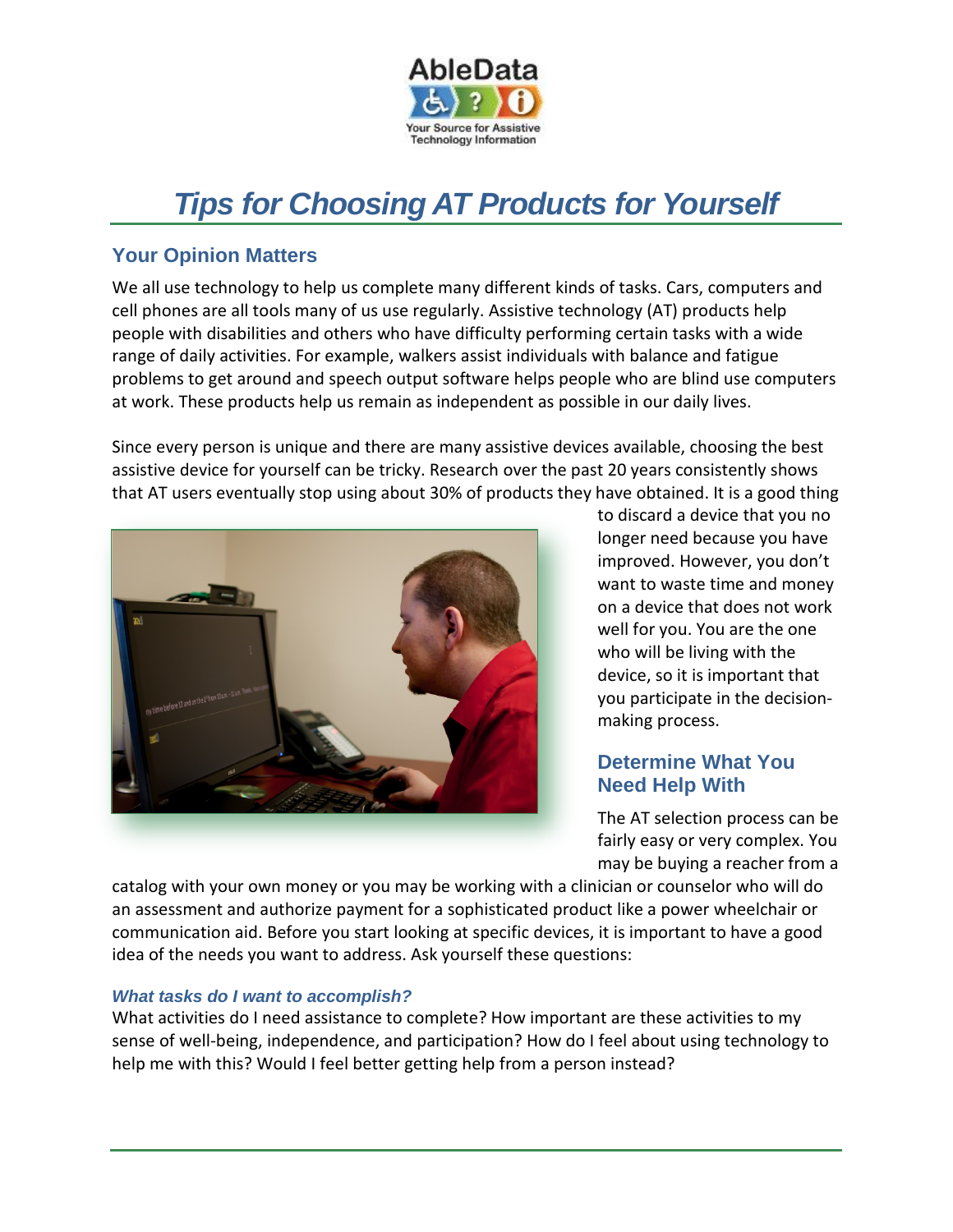#### *Where will I be using this device?*

Will I use this product at home, work, out in the community? All of these places?

#### *Will family members or other caregivers be assisting me with the device?*

Will I need personal assistance to use the device in any way? If so, to what degree and how will it affect my level of independence?

#### *Is professional help required?*

Do I need to learn more about AT products that might help? Do I need a comprehensive assessment to get an appropriate device? Might health insurance cover the costs of this device?

## **Find a Product that Works for You**

Once you have determined your needs, the next step is to evaluate products. What general factors should you consider in weighing the pros and cons of devices that might address your needs? In many ways, these elements are similar to what you would think about before you buy a car, computer, washing machine, etc. Research on AT users' satisfaction suggest the following features are most important:

#### *Performance*

Does the device work well? Does it help me do what I need to do? Is it easy to use? Will I have to be trained to operate the device? Is it easy to set up? Is it dependable?

If required, will it work with other technologies I use?

#### *Comfort*

Is the device physically comfortable? Will it likely cause pain, strain, or fatigue?

#### *Cost*

Is the device affordable to purchase? Maintain?

#### *Appearance*

Is the device attractive? Do the style, size and weight work for me?

#### *Availability*

Can I see the device or try it out? Is there convenient technical support available?

#### *Overall*

**Experienced AT users say a good device is:**

- $\checkmark$  Effective
- $\checkmark$  Easy to use
- $\checkmark$  Reliable
- $\checkmark$  Comfortable
- $\checkmark$  Reasonably priced
- $\checkmark$  Attractive
- Will this product be valuable in helping me participate in activities that are important to me, feel confident in doing those activities, and make my life easier? Do I have realistic expectations about how the device will perform?

These tips are very general and can be applied to many types of products. There are more questions about product features that you may need to explore to determine if a specific device will work for you.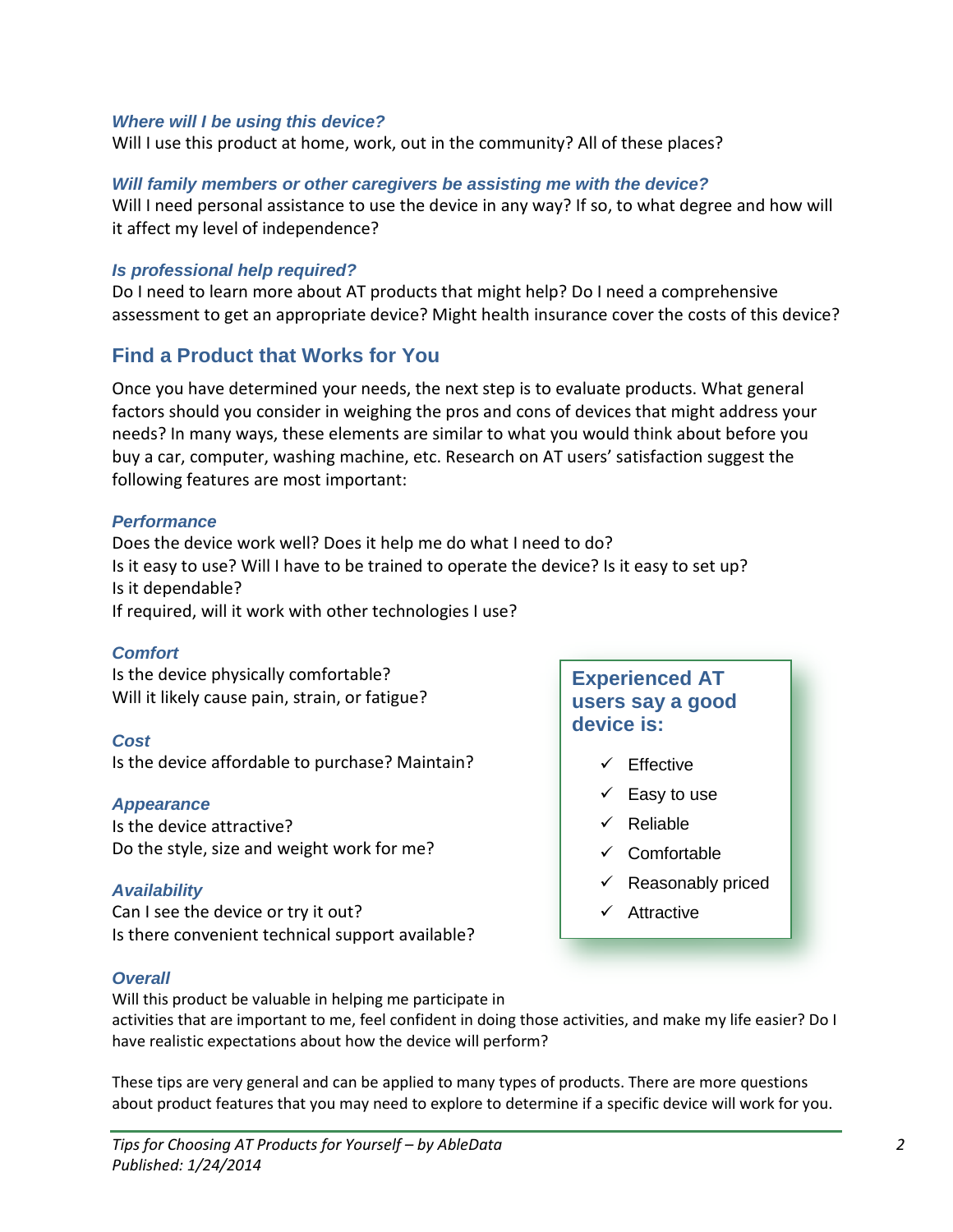For example, factors in ease of use will be different for a software program than for a scooter. If you think through these questions, you will be able to narrow down options that would work best for you.

One last tip: Talk to people who have used the product you are considering. They can share their experiences and offer insight about the kinds of questions you may want to ask before you make your purchase.

## **For More Information**

If you need help choosing a product, a good place to start is your state Assistive Technology Act Program. These programs offer information about devices and services that are available in your area and funding resources for purchasing and acquiring devices. Some states have device loan and demonstration centers and device exchange and recycling programs that provide you with used equipment at little to no cost. To find the AT Act program in your state go to: <http://resnaprojects.org/allcontacts/statewidecontacts.html>

Some area agencies on aging (AAA) have programs or link to services that assist older people to obtain low-cost assistive technology. You can call the Eldercare Locator at 1-800-677-1116 or visit the website [http://www.eldercare.gov](http://www.eldercare.gov/) to locate your local AAA.

# **References**

- Administration on Aging. (2012, April 13). *Assistive technology fact sheet*. Retrieved from [http://eldercare.gov/Eldercare.NET/Public/Resources/Factsheets/Assistive\\_Technology.aspx](http://eldercare.gov/Eldercare.NET/Public/Resources/Factsheets/Assistive_Technology.aspx)
- Batavia, A.I., & Hammer, G.S. (1990). Toward the development of consumer-based criteria for the evaluation of assistive devices. *Journal of Rehabilitation Research and Development,* 27(4), 425-436.
- Collins, D.M., Scherer, M., Boccthy, D.J., Karmarker, A., Harris, F. & Cooper, R.A. (2008). Consumer perspectives on assistive technology: Simplicity, function, appearance and cost. *RESNA Conference Proceedings*. Retrieved from <http://web.resna.org/conference/proceedings/2008/Public%20Policy/Collins.html>
- DiGiovine, C.P., Schein, R.M., & Schmeler, M.R. (2012). Assistive technology device review in clinical practice. *RESNA Conference Proceedings*. Retrieved from [http://resna.org/conference/proceedings/2012/Other/ASSISTIVETECHNOLOGYDEVICEREVIEWINCLINICALPRAC](http://resna.org/conference/proceedings/2012/Other/ASSISTIVETECHNOLOGYDEVICEREVIEWINCLINICALPRACTICE.html) [TICE.html](http://resna.org/conference/proceedings/2012/Other/ASSISTIVETECHNOLOGYDEVICEREVIEWINCLINICALPRACTICE.html)
- Hersh M.A. (2010). The design and evaluation of assistive technology products and devices part 3: Outcomes of assistive product use. In: JH Stone, M Blouin, editors. *International Encyclopedia of Rehabilitation*. Retrieved from <http://cirrie.buffalo.edu/encyclopedia/en/article/312/>
- Iowa Program for Assistive Technology. (2011, February). *Selecting and obtaining assistive technology.* Retrieved from [http://n.b5z.net/i/u/10125099/f/Selecting\\_and\\_Obtaining\\_Assistive\\_Technology.pdf](http://n.b5z.net/i/u/10125099/f/Selecting_and_Obtaining_Assistive_Technology.pdf)
- Minkel, J.L. (n.d). *Mobility alternatives: From canes to wheelchairs*. United Spinal Association. Retrieved from [http://www.unitedspinal.org/pdf/canes\\_to\\_wheelchairs.pdf](http://www.unitedspinal.org/pdf/canes_to_wheelchairs.pdf)